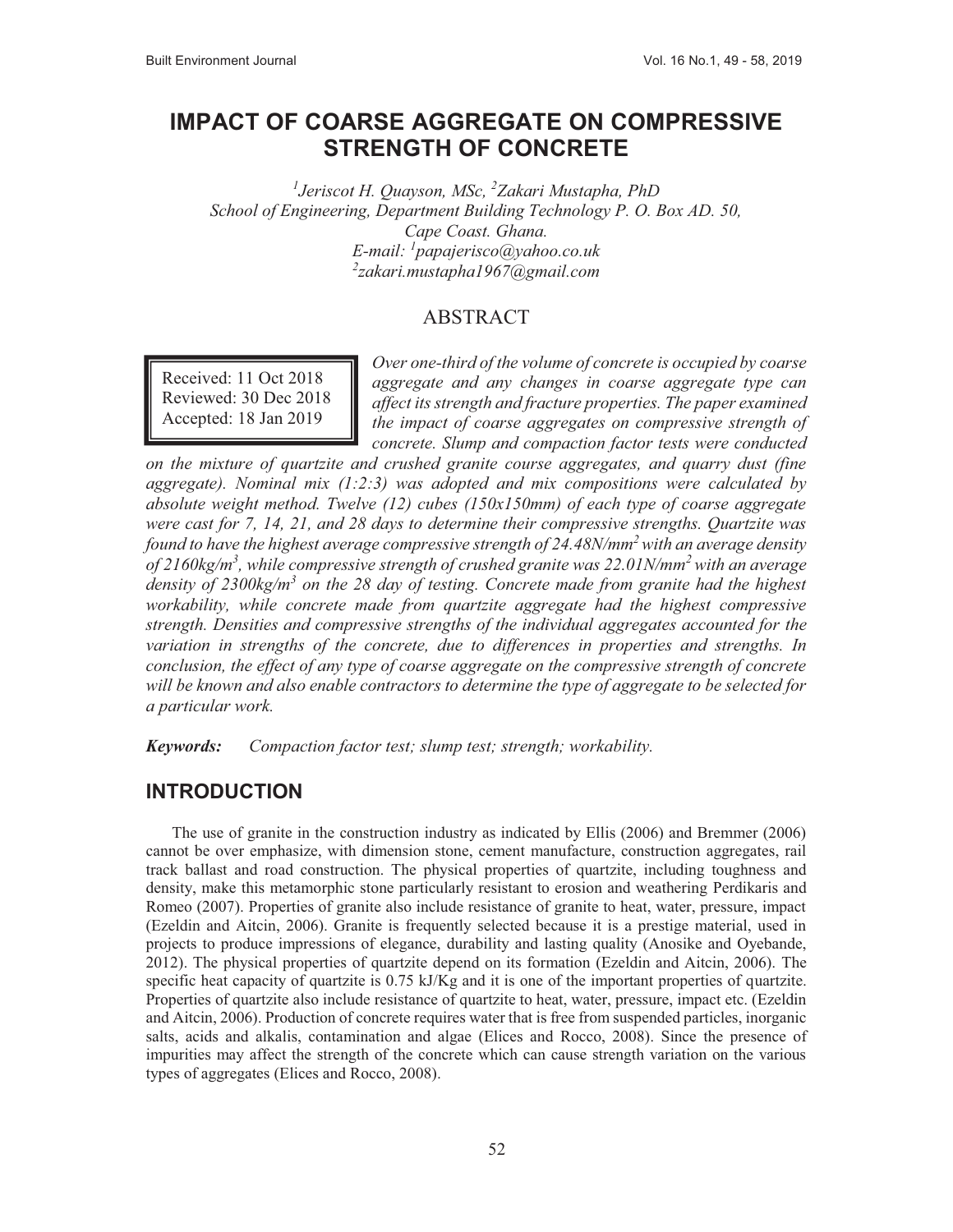Moreover, the type of machine used indirectly affects the strength of concrete for the moulding of the concrete cube (Duggal, 2003). Study has showed that the effects of poor curing method will reduce the compressive strength of concrete. Curing of concrete products may start after 24hours of casting the concrete and can be done in various ways and methods (sprinkling of water on the concrete, soaking the product in water etc.). When all the concrete products are not given the same treatment of curing, the formation of their chemical reactions would be different which will cause their strength to also differ. Improper batching of material and mix proportion may affect the strength of concrete and excess water may affect the strength of the concrete (Ruiz 2006). The paper examined the impact of coarse aggregate on compressive strength of concrete. The preceding section discusses the various literature on the materials and test on concrete. It also discusses relevance of compressive strength of concrete, average compressive strength of concrete with crush granite and quartzite and factors that accounts for the variation in strength.

## **LITERATURE REVIEW**

This section presents literature relevant to compressive strength of concrete, average compressive strength of concrete with crush granite and quartzite, and factors that accounts for the variation in strength. The compressive strength of concrete depends on the water to cement ratio, degree of compaction, ratio of cement to aggregate, bond between mortar and aggregate, and grading, shape, strength and size of the aggregate Mindess, Young and Darwin (2003). Concrete can be visualized as a multi-phase composite material made up of three phases; namely the mortar, mortar/aggregate interface, and the coarse aggregate phase. The coarse aggregate in normal concrete are mainly from rock fragments characterized by high strength. Therefore, the aggregate interface is not a limiting factor governing the strength requirement (Beshr, Almusallam, and Maslehuddin 2003). The onset of failure is manifested by crack growth in the concrete. For normal concrete, the crack growth is mainly around the cement paste or at the aggregate/cement paste interfacial zone. The strength of concrete at the interfacial zone essentially depends on the integrity of the cement paste and the nature of the coarse aggregate. The effect of using crushed quartzite, crushed granite, limestone and marble as coarse aggregate on the mechanical properties of high-performance concrete as indicated by Wu, Chen, Yao, and Zhang (2007) in their study were that the strength, stiffness and fracture energy of concrete for a given water/cement ratio depend on the type of aggregate. Özturan, and Çeçen (2007) posited that basalt, limestone and gravel have been used as coarse aggregate to produce normal and highperformance concrete. High performance concrete at 28 days, basalt produced the highest strength, whereas gravel gave the lowest compressive strength. Normal strength concrete made with basalt and gravel gave similar compressive strength while the concrete containing limestone attained higher strength.

Meddah, Zitouni, and Belâabes (2010) conducted a research on the effects of content and particle size distribution of coarse aggregate on the compressive strength of concrete. Three types of coarse aggregates were mixed in four different proportions for concrete production. Plasticizers and Super plasticizers were used in some mixes to reduce the water to cement ratio. The outcome of their work showed that the mixture with a ternary combination of granular fraction with a maximum size of 25mm, without admixtures have shown the highest compressive strength. At a lower water to cement ratio, the binary granular system produced the highest compressive strength. Elices and Rocco (2008) compared concretes with the same mix proportions containing four different coarse aggregate types. They concluded that in high-strength concretes, higher strength coarse aggregates typically yield higher compressive strengths, while in normal-strength concretes; coarse aggregate strength has little effect on compressive strength. While Özturan and Çeçen (2007) compared the effects of limestone and basalt on the compressive strength of high-strength concrete in their research and concluded that concrete containing basalt as coarse aggregate exhibit higher bond strengths with reinforcing steel than concretes containing limestone. A test conducted by Kyoung-Min, Lee and Jae-Yeol (2018) for mortar and concrete specimens with various maximum aggregate sizes showed that the larger maximum coarse aggregate sizes induce larger heterogeneity of specimens.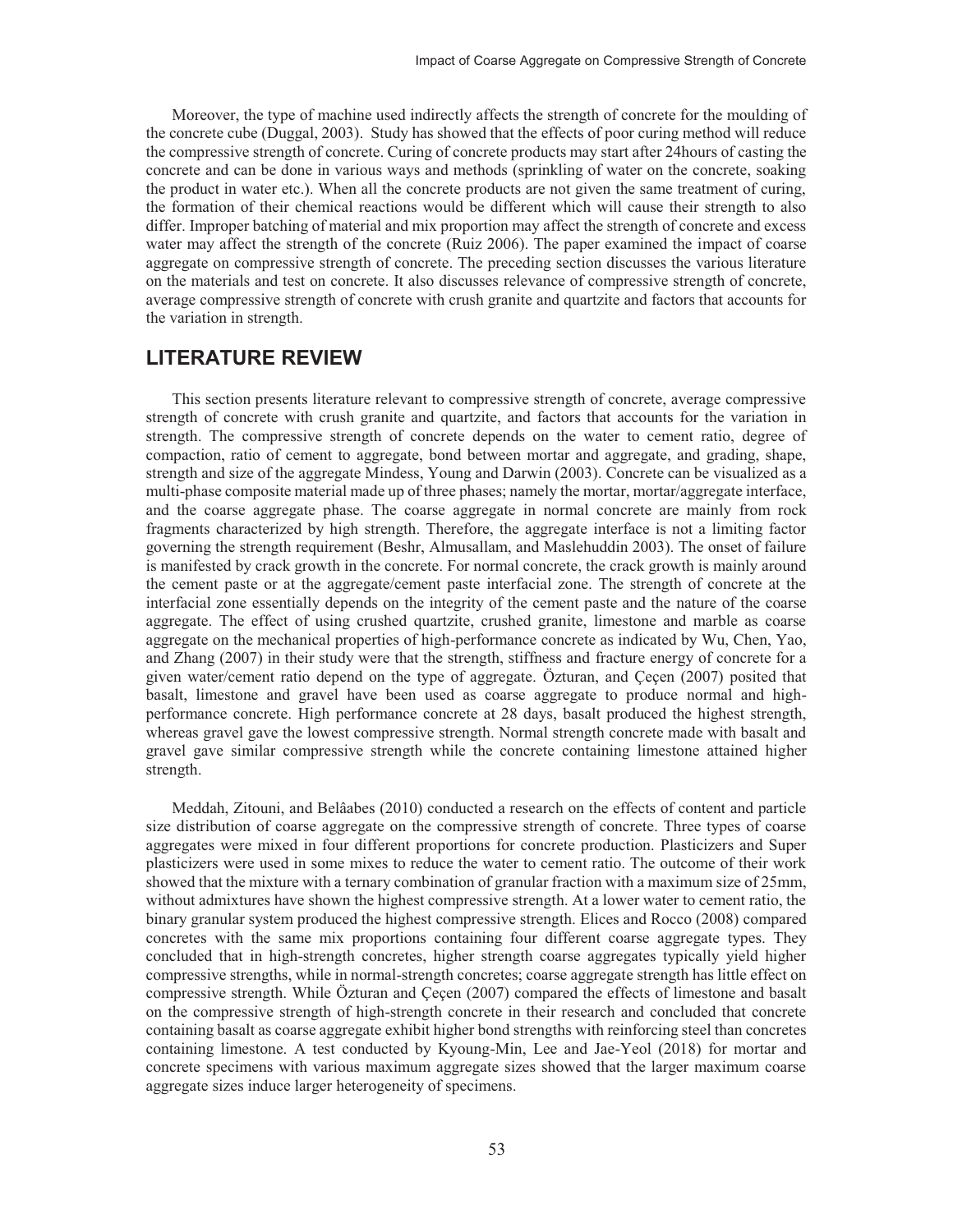Meddah, Zitouni and Belâabes (2010) posited that compressive strength increases with the type of aggregate used. While, Walker and Bloem (2007) attest that the type of coarse aggregate used results in a decrease in the compressive strength of concrete. Ruiz (2006) on the other hand, found that the compressive strength of concrete increases when the content of the coarse aggregate increases until a critical volume is reached. Mindess, Young and Darwin (2003) also indicated that compressive strength of concrete depends on the water to cement ratio, degree of compaction, ratio of cement to aggregate, bond between mortar and aggregate, grading, shape, strength and size of the aggregate. The preceding section discusses the methods adopted in this research. It further describes the instruments and materials used during the experiment, as well as how the experiments were carried out.

## **RESEARCH METHODOLOGY**

This chapter describes the methods adopted for the research work. Materials used for the laboratory work were obtained from Cape Coast in the Central Region of Ghana. The instruments used for the laboratory work include, digital compressive machine of capacity 3000KN, 250ml measuring cylinder, digital weighing scale, compacting factor apparatus, slump cone apparatus, base plate, mechanical shaker,16mm tamping rod, concrete mixer and 150mm x 150mm x 150mm cube mould. Materials used include coarse aggregates (crush granite and quartzite), fine aggregate, Dangote cement, Grade 45.5R) and portable pipe-borne water from Ghana Water Company. The materials were batched by weight with cement, sand to stone in proportion of 1:2:3, with water-cement ratio of 0.70. The material was mixed and cast in mould and was cured for 7days, 14days, 21days and 28days before crushing. Compressive test was conducted by mixing the materials in a concrete mixer, in accordance to American Standard of Testing Materials (ASTM 192). The specimen was cast into 150mm x 150mm x 150mm steel moulds and compacted with a tamping rod in three layers. A weighing scale was used in batching the components of the concrete. The sample was demoulded and cured in water after 24hours. The compressive strength of the cubes was determined by crushing them in a digital compressive machine in accordance to British Standard. Three (3) cubes were tested to determine their compressive strength at various ages of curing. Batching and mix proportions were done by weight using a weighing scale. Since the mix ratio is 1:2:3, the batched were in relation to the ration. Mix proportions of concrete had weights (kg) of materials as follows: Dangote cement –15kg, fine aggregate -30kg, coarse aggregates – 45kg and pipe-borne water -10.5kg. Twenty-four (24) cubes, twelve (12) from each type of coarse aggregate (crushed granite and quartzite) were moulded, cured and tested to determine the compressive strengths of the various cubes. Out of the 12 cubes from each of the aggregate type (3 cubes) was tested for seven days, 14 days, 21 days and 28 days respectively. Inferential statistics was used in data analysis.

### **FINDINGS AND DISCUSSIONS**

This section presents findings from the laboratory experiment conducted on compressive strengths of coarse aggregates (crush granite and quartzite).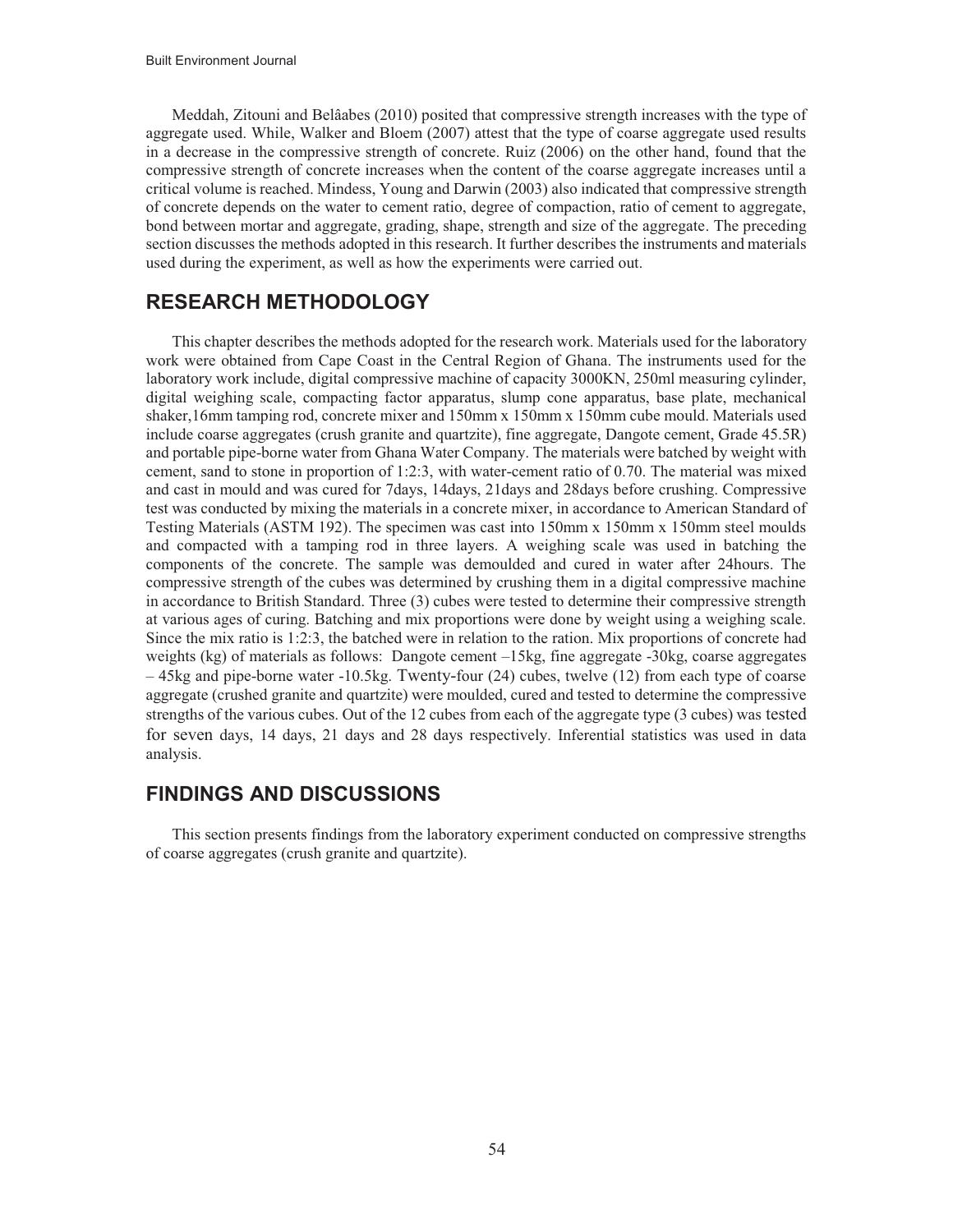|                            | Partially Compaction Factor               |                                         |                                               |                                        | Fully Compaction Factor                                                       |                    | Compaction    |                          |
|----------------------------|-------------------------------------------|-----------------------------------------|-----------------------------------------------|----------------------------------------|-------------------------------------------------------------------------------|--------------------|---------------|--------------------------|
| Fine<br>Aggregate<br>Types | Weight<br>of<br>Empty<br>Cylinder<br>(kg) | Weight<br>of<br>and<br>Cylinder<br>(kg) | Weight<br>of<br>Concrete Concrete<br>$P$ (kg) | Weight<br>of empty<br>cylinder<br>(kg) | Weight<br>of Concrete of Concrete<br>and Cylinder<br>$\left(\text{kg}\right)$ | Weight<br>$F$ (kg) | Factor<br>P/F | Average<br>Slump<br>(mm) |
| Crushed<br>Granite         | 7.20                                      | 17.15                                   | 9.95                                          | 7.24                                   | 18.85                                                                         | 11.61              | 0.86          | 26.70                    |
| Ouartzite                  | 7.20                                      | 16.90                                   | 7.20                                          | 7.24                                   | 18.95                                                                         | 11.71              | 0.61          | 15.23                    |

Table 1: Compaction Factor and Slump Tests on Crushed Granite and Quartzite

Table 1 shows the compaction factor test with concrete produced with crushed granite and quartzite. Crushed granite had a compaction faction of 0.86, whiles that of quartzite was 0.61. The average slump for crushed granite was found to be 26.70mm, which is 11.47mm higher than the average slump for quartzite.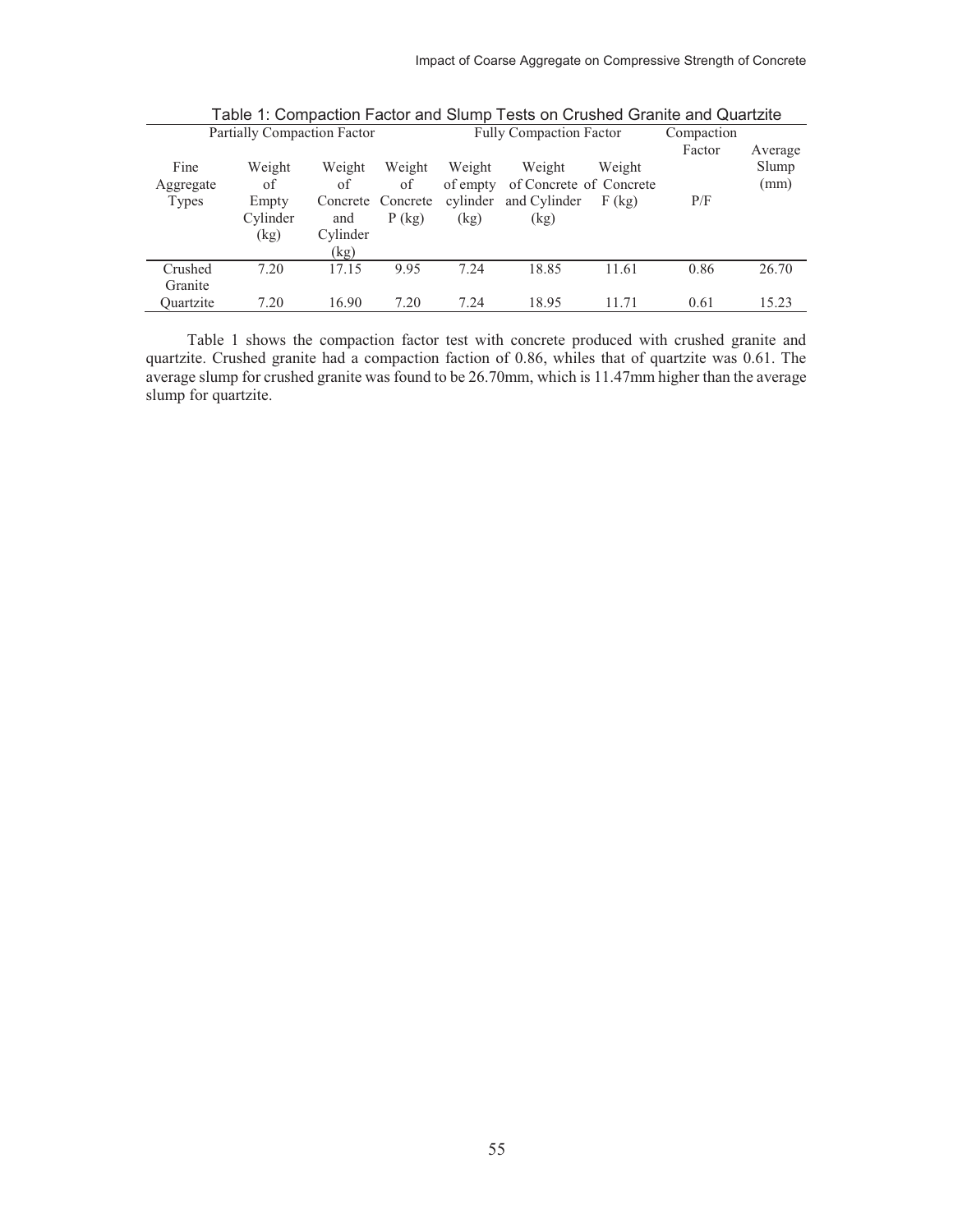|                 |                              |                                                     | Table 2: Average Compressive Strength of Concrete Produced with Crushed Granite |       |                   |                      |                                      |                                 |                            |                  |                         |
|-----------------|------------------------------|-----------------------------------------------------|---------------------------------------------------------------------------------|-------|-------------------|----------------------|--------------------------------------|---------------------------------|----------------------------|------------------|-------------------------|
| Age in          | Sample                       | Date of                                             | Date of                                                                         | Mix   | Volume of         | Weight               | Weight                               |                                 | Cross-                     | Maximum          | Compressive             |
| Days            |                              | Casting                                             | Test                                                                            | Ratio | Concrete          | in Air               | in Water                             | Density<br>(kg/m <sup>3</sup> ) | Sectional                  | Load (KN)        | Strength                |
|                 |                              |                                                     |                                                                                 |       | (m <sup>3</sup> ) | (kg)                 | $\left( \textrm{kg}\right)$          |                                 | Area<br>(mm <sup>2</sup> ) |                  | (N/nm <sup>2</sup> )    |
|                 |                              |                                                     |                                                                                 |       |                   |                      |                                      |                                 |                            |                  |                         |
|                 |                              |                                                     |                                                                                 |       | 0.003375          |                      |                                      |                                 |                            |                  |                         |
|                 | $\mathbf{\Omega}$            | 19/03/2018                                          | 26/03/2018                                                                      | 1:2:3 | 0.003375          | 7.96<br>7.72<br>7.61 | $4.79$<br>$4.79$<br>$4.28$           | 2.25<br>2.25<br>2.29            | 22500                      | 624.67<br>501.95 | 27.76<br>22.31<br>26.74 |
|                 |                              |                                                     |                                                                                 |       | 0.003375          |                      |                                      |                                 |                            | 601.66           |                         |
|                 | Average Compressive Strength |                                                     | $25.60$ N/mm <sup>2</sup>                                                       |       |                   |                      |                                      |                                 |                            |                  |                         |
|                 | Average Density              |                                                     | $2.27 \text{kg/m}^3$                                                            |       |                   |                      |                                      |                                 |                            |                  |                         |
|                 |                              |                                                     |                                                                                 |       | 0.003375          |                      |                                      |                                 |                            | 454.24           |                         |
| $\overline{4}$  | ≃                            | 19/03/2018                                          | 02/04/2018                                                                      | 1:2:3 | 0.003375          | 7.96<br>7.72<br>7.62 | 4.43<br>4.07<br>4.27                 | 2.26<br>2.11<br>2.28            | 22500                      | 449.64           | 20.19<br>19.98          |
|                 |                              |                                                     |                                                                                 |       | 0.003375          |                      |                                      |                                 |                            | 457.77           | 20.35                   |
|                 | Average Compressive Strength |                                                     | $20.17 \mathrm{N/mm^2}$                                                         |       |                   |                      |                                      |                                 |                            |                  |                         |
|                 | Average Density              |                                                     | $2.22 \text{kg/m}^3$                                                            |       |                   |                      |                                      |                                 |                            |                  |                         |
|                 |                              |                                                     |                                                                                 |       | 0.003375          | 8.06                 |                                      |                                 |                            | 519.28           |                         |
| $\overline{21}$ | മ                            | 19/03/2018                                          | 09/04/2018                                                                      | 1:2:3 | 0.003375          | 7.86                 | $4.51$<br>$4.51$<br>$4.74$           | 2.36<br>2.35<br>2.35            | 22500                      | 537.23           | 23.08<br>23.88<br>24.78 |
|                 |                              |                                                     |                                                                                 |       | 0.003375          | 8.24                 |                                      |                                 |                            | 557.48           |                         |
|                 | Average Compressive Strength |                                                     | $23.91$ N/mm <sup>2</sup>                                                       |       |                   |                      |                                      |                                 |                            |                  |                         |
|                 | Average Density              |                                                     | $2.35$ kg/m <sup>3</sup>                                                        |       |                   |                      |                                      |                                 |                            |                  |                         |
|                 |                              |                                                     |                                                                                 |       | 0.003375          |                      |                                      |                                 |                            | 624.67<br>521.28 | 27.76<br>23.17<br>15.10 |
| 28              | ⅏                            | 19/03/2018                                          | 16/04/2018                                                                      | 1:2:3 | 0.003375          | 7.67<br>7.83<br>7.83 | $32$<br>$45$<br>$45$<br>$42$<br>$44$ | 2.33<br>2.32<br>2.30            | 22500                      |                  |                         |
|                 |                              |                                                     |                                                                                 |       | 0.003375          |                      |                                      |                                 |                            | 339.81           |                         |
|                 |                              | Average Compressive Strength 22.01N/mm <sup>2</sup> |                                                                                 |       |                   |                      |                                      |                                 |                            |                  |                         |
|                 | Average Density              |                                                     | $2.30$ kg/m <sup>3</sup>                                                        |       |                   |                      |                                      |                                 |                            |                  |                         |

| ł |  |
|---|--|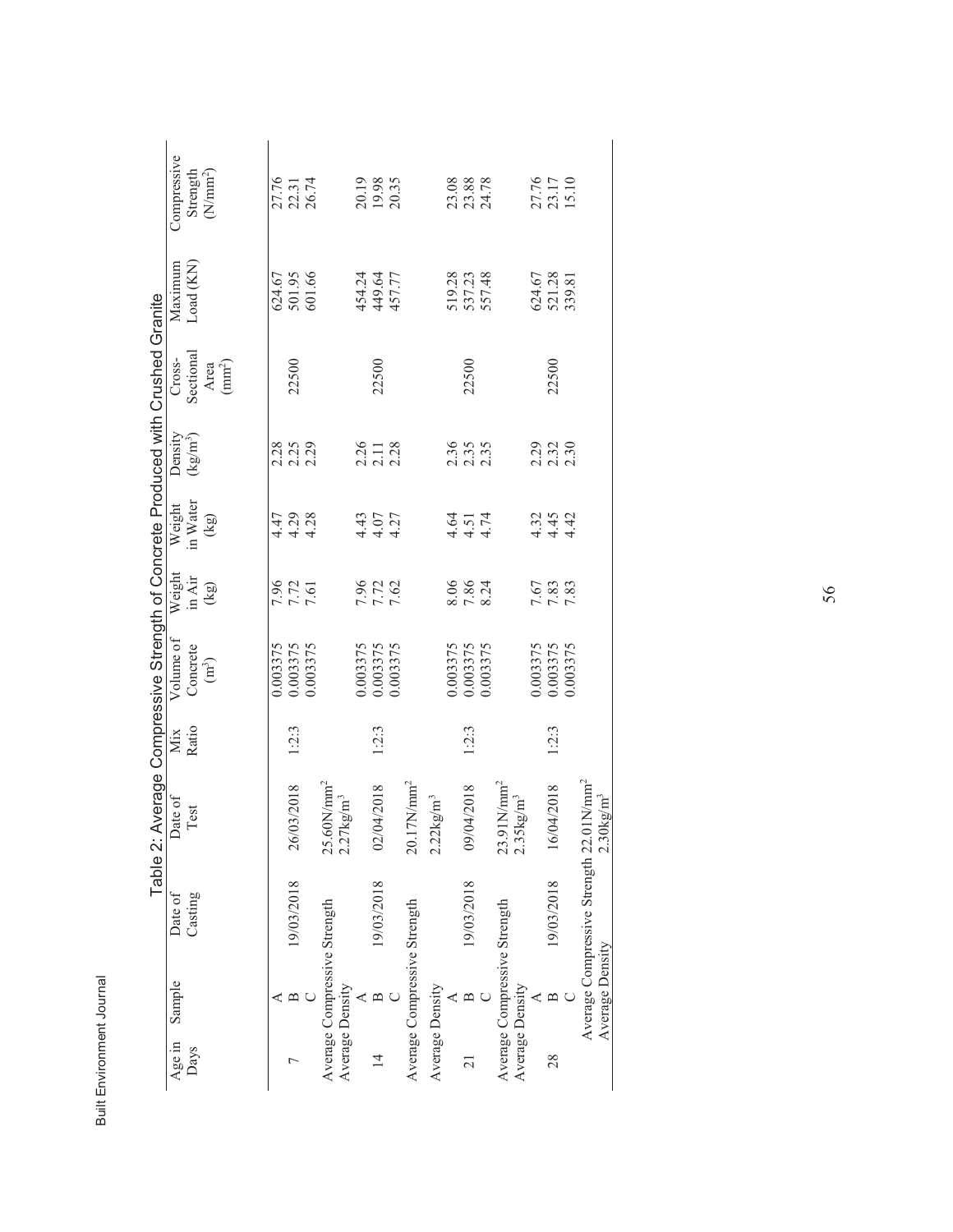Table 2 shows the average compressive strength of concrete produced with crushed granite for the 7days, 14days, 21days and 28days. The age of the concrete produced 7days had the highest an average compressive strength of 25.60N/mm<sup>2</sup>, with density of 2.27kg/m<sup>3</sup> followed by the age of the concrete produced in 21days, with an average compressive strength of  $23.91$ N/mm<sup>2</sup> and density of  $2.35$ kg/m<sup>3</sup>, and 28days with an average compressive strength of 22.01N/mm<sup>2</sup> and density of 2.30kg/m<sup>3</sup>. The least average compressive strength of 20.17N/mm<sup>2</sup> and density of 2.22kg/m<sup>3</sup> was recorded in the age of 14days.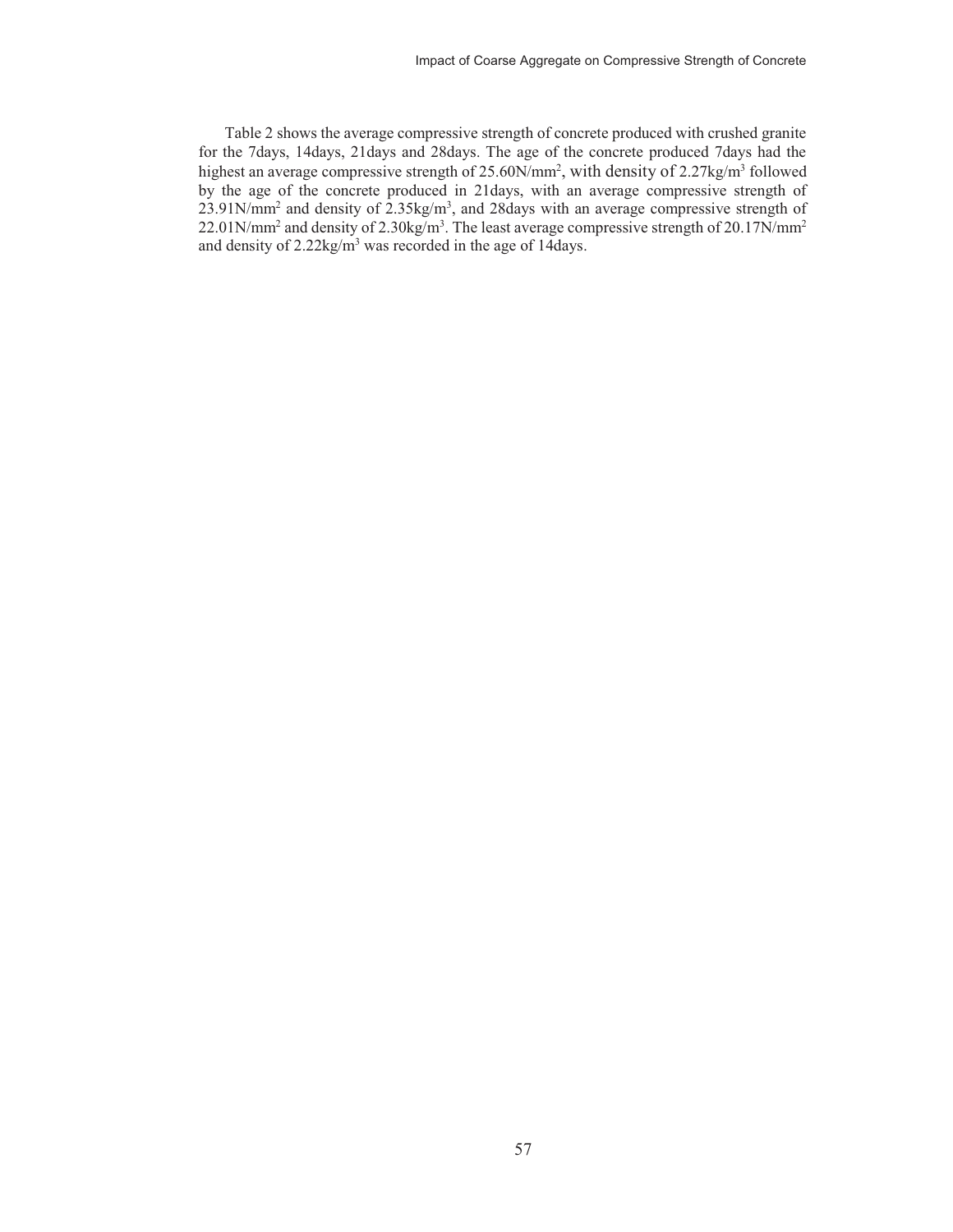|                     |        | Table 3:                     |                |       | Average Compressive Strength of Concrete Produced with Quartzite |        |                          |                            |                                 |           |                         |
|---------------------|--------|------------------------------|----------------|-------|------------------------------------------------------------------|--------|--------------------------|----------------------------|---------------------------------|-----------|-------------------------|
| Age in              | Sample | Date of                      | Date of        | Mix   | Volume of                                                        | Weight | Weight                   | Density                    | Cross-                          | Maximum   | Compressive             |
| Days                |        | Casting                      | Test           | Ratio | Concrete                                                         | in Air | in Water                 | $(kg/m^3)$                 | Sectional                       | Load (KN) | Strength                |
|                     |        |                              |                |       | $\binom{m^3}{m}$                                                 | (kg)   | (kg)                     |                            | Area                            |           | (N/nnn <sup>2</sup> )   |
|                     |        |                              |                |       |                                                                  |        |                          |                            | $\left( \mathrm{mm}^{2}\right)$ |           |                         |
|                     |        |                              |                |       | 0.003375                                                         | 8.16   | 4.58                     |                            |                                 | 632.34    |                         |
|                     | ≃      | 21/03/2018                   | 03/2018<br>28/ | 1:2:3 | 0.003375                                                         | 8.24   | $4.32$<br>$4.23$         | $2.28$<br>$2.10$<br>$2.17$ | 22500                           | 701.37    | 28.10<br>31.17<br>22.65 |
|                     |        |                              |                |       | 0.003375                                                         | 7.85   |                          |                            |                                 | 509.62    |                         |
|                     |        | Average Compressive Strength |                |       |                                                                  |        |                          |                            | $27.3$ $1N/mm2$                 |           |                         |
| Average Density     |        |                              |                |       |                                                                  |        | $2.18$ kg/m <sup>3</sup> |                            |                                 |           |                         |
|                     |        |                              |                |       | 0.003375                                                         | 7.89   | $4.17$<br>$4.17$         |                            |                                 | 521.13    | 23.16                   |
| $\overline{4}$      |        | 21/03/2018                   | 04/04/2018     | 1:2:3 | 0.003375                                                         | 7.49   |                          | 2.26<br>2.28<br>2.29       | 22500                           | 464.37    | 20.64                   |
|                     |        |                              |                |       | 0.003375                                                         | 7.80   | 4.40                     |                            |                                 | 514.68    | 22.87                   |
|                     |        | Average Compressive Strength |                |       |                                                                  |        |                          |                            | $22.22$ N/mm <sup>2</sup>       |           |                         |
| Average Density     |        |                              |                |       |                                                                  |        | $2.27$ $kg/m3$           |                            |                                 |           |                         |
|                     |        |                              |                |       | 0.003375                                                         | 7.98   | 4.60                     |                            |                                 | 631.73    |                         |
| $\overline{\Omega}$ | ≃      | 21/03/2018                   | 04/2018        | 1:2:3 | 0.003375                                                         | 8.05   | 4.63                     | 236<br>235<br>236          | 22500                           | 496.12    | 28.08<br>22.05<br>15.53 |
|                     |        |                              |                |       | 0.003375                                                         | 7.72   | 4.45                     |                            |                                 | 349.47    |                         |
|                     |        | Average Compressive Strength |                |       |                                                                  |        |                          |                            | $21.89$ N/mm <sup>2</sup>       |           |                         |
| Average Density     |        |                              |                |       |                                                                  |        | $2.36$ kg/m <sup>3</sup> |                            |                                 |           |                         |
|                     |        |                              |                |       | 0.003375                                                         | 8.16   | $4.17$<br>$4.17$         |                            |                                 | 721.93    | 32.09                   |
| 28                  |        | 19/03/2018                   | 18/04/2018     | 1:2:3 | 0.003375                                                         | 7.78   |                          | 2.29<br>2.16<br>2.33       | 22500                           | 325.23    | 15.65<br>25.48          |
|                     |        |                              |                |       | 0.003375                                                         | 8.05   | 4.60                     |                            |                                 | 578.11    |                         |
|                     |        | Average Compressive Strength |                |       |                                                                  |        |                          |                            | 24.48N/mm                       |           |                         |
| Average Density     |        |                              |                |       |                                                                  |        | $2.26$ kg/m <sup>3</sup> |                            |                                 |           |                         |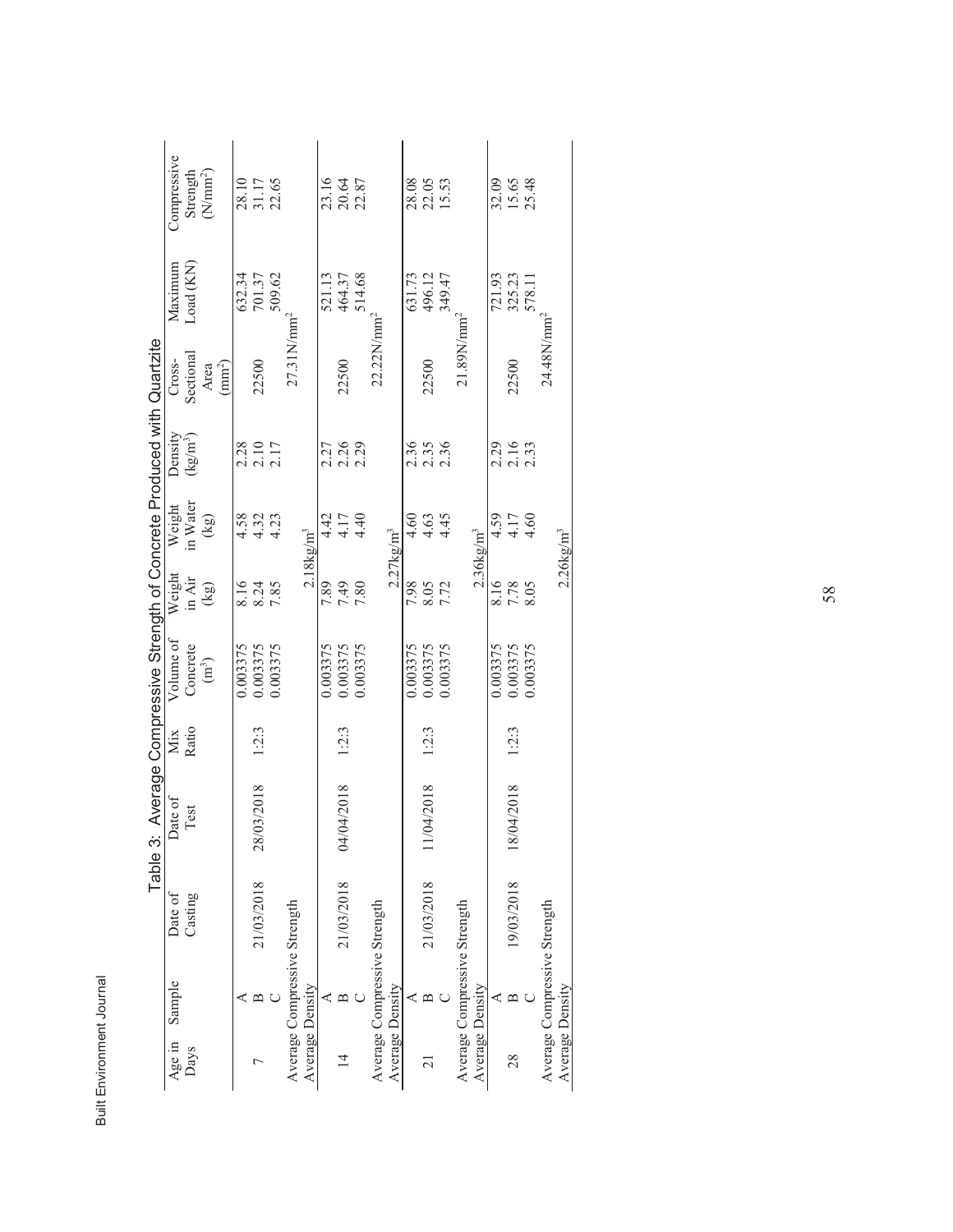Table 3 shows the average compressive strength of concrete produced with quartzite for the 7days, 14days, 21days and 28days. The age of the concrete produced 7days had the highest an average compressive strength of 27.31N/mm<sup>2</sup> and density of 2.18kg/m<sup>3</sup>, followed by the age of the concrete produced in 28days, with an average compressive strength of 24.48N/mm<sup>2</sup> and density of 2.26kg/m<sup>3</sup>; and 14days with an average compressive strength of  $22.22N/mm^2$  and density of  $2.27 kg/m^3$ . The least average compressive strength of  $21.89$ N/mm<sup>2</sup> and density of  $2.36$ kg/m<sup>3</sup> was recorded in the age of  $21$ days.



Figure 1: Comparative Analysis of Average Compressive Strength of Concrete Produced with Crushed Granite and Quartzite.

Figure 1 shows that on the seventh (7) day, quartzite recorded the highest compressive strength of  $27.31$ N/mm<sup>2</sup> with an average density of 2.18kg/mm<sup>3</sup>, whiles that of crushed granite on the seventh (7) day recorded an average compressive strength of  $25.60$ N/mm<sup>2</sup> with an average density of  $2.27$ kg/m<sup>3</sup>. Both results obtained were close to the targeted strength of  $30N/mm^2$ . The results also show that the average compressive strength of quartzite on the 7, 14 and 28days were higher than the crushed granite, except for the 21 day which recorded a lower strength as compared to that of crushed granite. Even though, the results obtained were closed to the targeted strength of 30N/mm<sup>2</sup>, yet there was a shortfall of 5.52N/mm2 and 7.99N/mm2 in favour of quartzite and crushed granite respectively.

|        |                      |                      | Table 4 The Variation in Strength from Seven to 28 Days |                          |
|--------|----------------------|----------------------|---------------------------------------------------------|--------------------------|
| Age in | Crushed Granite      | Quartzite            | Variation                                               | Remarks                  |
| Days   | (N/mm <sup>2</sup> ) | (N/mm <sup>2</sup> ) | (N/mm <sup>2</sup> )                                    |                          |
|        | 25.60                | 27.31                | 1.71                                                    | Plus for quartzite       |
| 14     | 20.17                | 22.22                | 2.05                                                    | Plus for quartzite       |
| 21     | 23.91                | 21.89                | 2.02                                                    | Plus for crushed granite |
| 28     | 22.01                | 24.48                | 2.47                                                    | Plus for quartzite       |

Table 4 shows the variation in strength from seven to twenty-eight days with concrete produced with crushed granite and quartzite. It was revealed that quartzite has the higher strengths of  $(27.31 \text{N/mm}^2, 22.22 \text{N/mm}^2, 24.48 \text{N/mm}^2)$  on the seventh ,  $14^{\text{th}}$  and  $28^{\text{th}}$  days of testing, whiles crushed granite recorded a higher strength on the 21 day of testing  $(23.91N/mm^2$  as against quartzite 21.89N/mm<sup>2</sup>). The variation in strengths of both aggregates may be attributed to properties of the coarse aggregates and their composition, method of curing adopted and water cement ratio used. Both aggregates (crushed granite and quartzite) were given the same conditions in terms of the concrete production. Ezeldin and Aitcin (2006) indicated that crushed granite is porous and its density ranges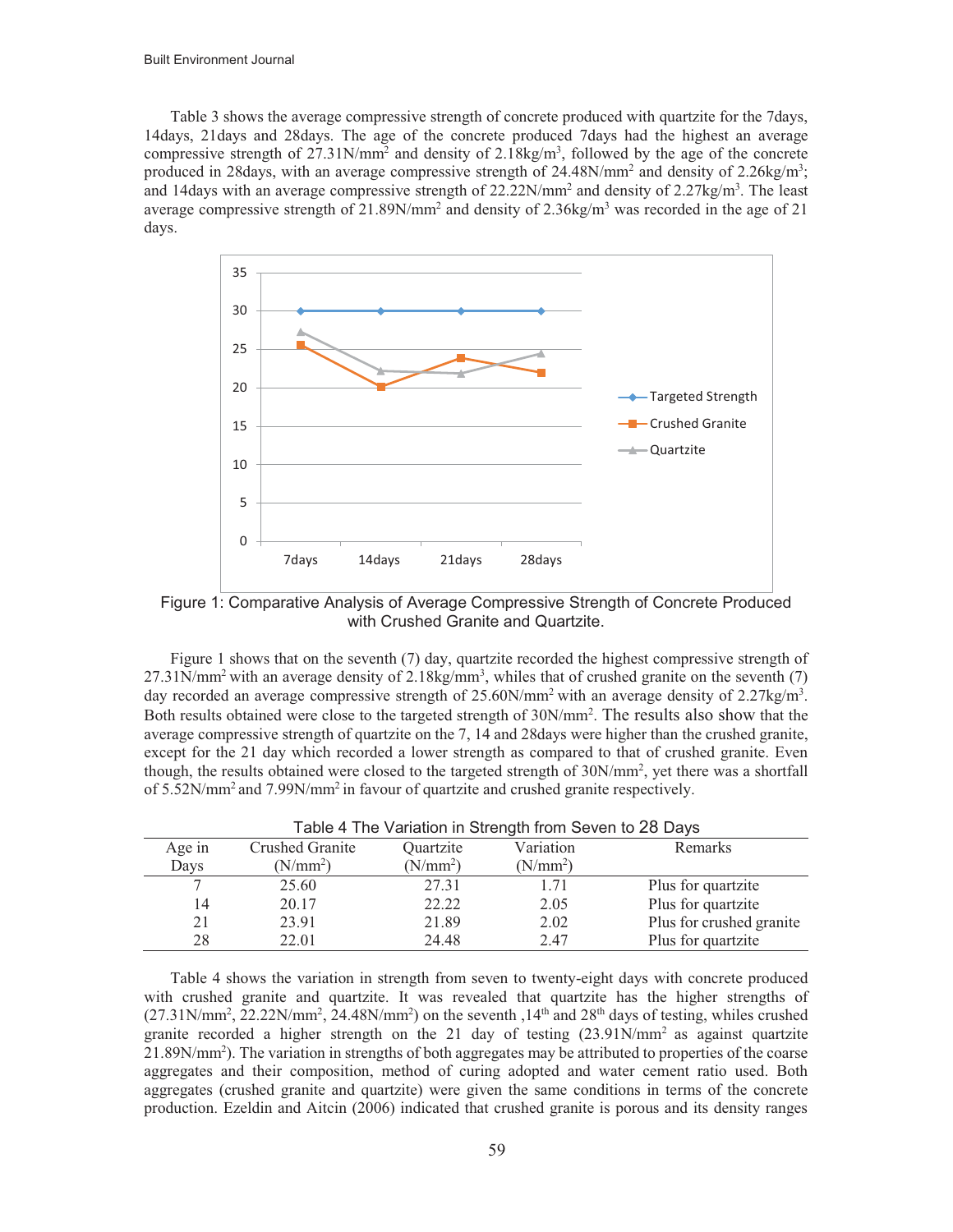between 2.65 - 2.75  $g/cm<sup>3</sup>$ . While its hardness is 6-7 and compressive strength of 175.00 N/mm<sup>2</sup>. The specific gravity of granite ranges between 2.6 - 2.7, with specific heat capacity of 0.79 kJ/Kg. The strength of crushed granite reduces in the presence of water. Whereas, quartzite is porous and its density is 2.32 - 2.42  $g/cm<sup>3</sup>$ , which is lower than that of crushed granite. Both crushed granite and quartzite have similar hardness, but with difference in compressive strength of 60 N/mm<sup>2</sup> in favour of crushed granite. The specific gravity of both crushed granite and quartzite were similar and difference in specific heat capacity of 0.04 kJ/Kg in favour of quartzite (Ezeldin and Aitcin, 2006). Judging from the above discussion, it can be concluded that strength from seven to twenty-eight days, as shown in Table 4 may be attributed to the properties of the individual aggregates. Most especially, their densities and compressive strengths as shown in Tables 2 and 3, due to different properties in aggregates. Kyoung-Min, Lee and Jae-Yeol (2018) were of the view that the effect of coarse aggregate size can be based on the dynamic concrete compressive strength.

# **CONCLUSION**

The paper examined the impact of coarse aggregates type on the compressive strength of concrete. Concrete made from quartzite aggregate had the highest compressive strength from the findings. Quartzite had the highest average compressive strength of 24.48N/mm2 with an average density of 2.16kg/m<sup>3</sup>, whiles that of Crushed Granite was  $22.01$ N/mm<sup>2</sup> with an average density of  $2.30$ kg/m<sup>3</sup> on the 28 day of testing. This shows that both aggregates (crushed granite and quartzite) could not meet the targeted strength of 30N/mm<sup>2</sup>, used for concrete production. The average compressive strength of Quartzite on the 7, 14 and 28days were found to be higher than the Crushed Granite, except for the 21 day which recorded a lower strength as compared to that of Crushed Granite. The results were close to the targeted strength of 30N/mm<sup>2</sup>, with difference of 5.52N/mm<sup>2</sup> and 7.99N/mm<sup>2</sup> for Quartzite and Crushed Granite respectively. Concrete strength of 25N/mm<sup>2</sup> should be chosen over 30N/mm<sup>2</sup>, since all the average compressive strengths from the 7day to the 28day did not meet the required target strength of 30N/mm2 . Both crushed granite and quartzite aggregates should not be encouraged for producing concrete with a mix ratio 1:2:3 of strength 30N/mm<sup>2</sup>, but rather 25N/mm<sup>2</sup>. Quartzite aggregate had the highest strength on the 7, 14 and 28days compared to the crushed granite. Different cement type should be used in other to check the flow of its strength and aggregates with similar properties to produce the concrete cube. The factors that accounted for the variation in strength of the concrete are attributed to the properties of the individual aggregates (densities and compressive strengths) due to different properties and strength.

# **REFERENCES**

- Anosike, D.L. & Oyebande R.D. (2012). "Shear Bond Strength between Coarse Aggregate and Cement Paste or Mortar," ACI Journal, Proceedings, 61 (8), August, 939-957.
- Beshr, H., Almusallam, A.A. & Maslehuddin, M., (2003). Effect of Coarse Aggregate Quality on the Mechanical Properties of High Strength Concrete, Construction and Building Materials, 17(2), 97-103.
- Bremmer G. (2006). Compressive strength of Concrete, Her Majesty Stationery Office, London.
- Duggal, F. A. (2003). Comparative study of concrete properties Building and environment, 41(3), 297 – 301.
- Elices, M. & Rocco, C.G. (2008). Effect of Aggregate Size on the Fracture and Mechanical Properties of a Simple Concrete, Engineering Fracture Mechanics, 75(13), 3839-3851.
- Ellis, S. (2006). "Effects of Aggregate Size on Properties of Concrete," ACI Journal, Proceedings 57 (3), September, 283-298.
- Ezeldin, A. S. & Aitcin, P.C. (2006). "Effect of Coarse Aggregate on the Behavior of Normal and High-Strength Concretes," Cement, Concrete, and Aggregates, CCAGDP, 13 (2), 121-124.
- Kyoung-Min, K., Lee, K. and Jae-Yeol, C. (2018). Effect of maximum coarse aggregate size on dynamic compressive strength of high-strength concrete, International Journal of Impact Engineering, vol. 125, 107-116, Available from: https://www.sciencedirect.com (accessed 29 January 2019).